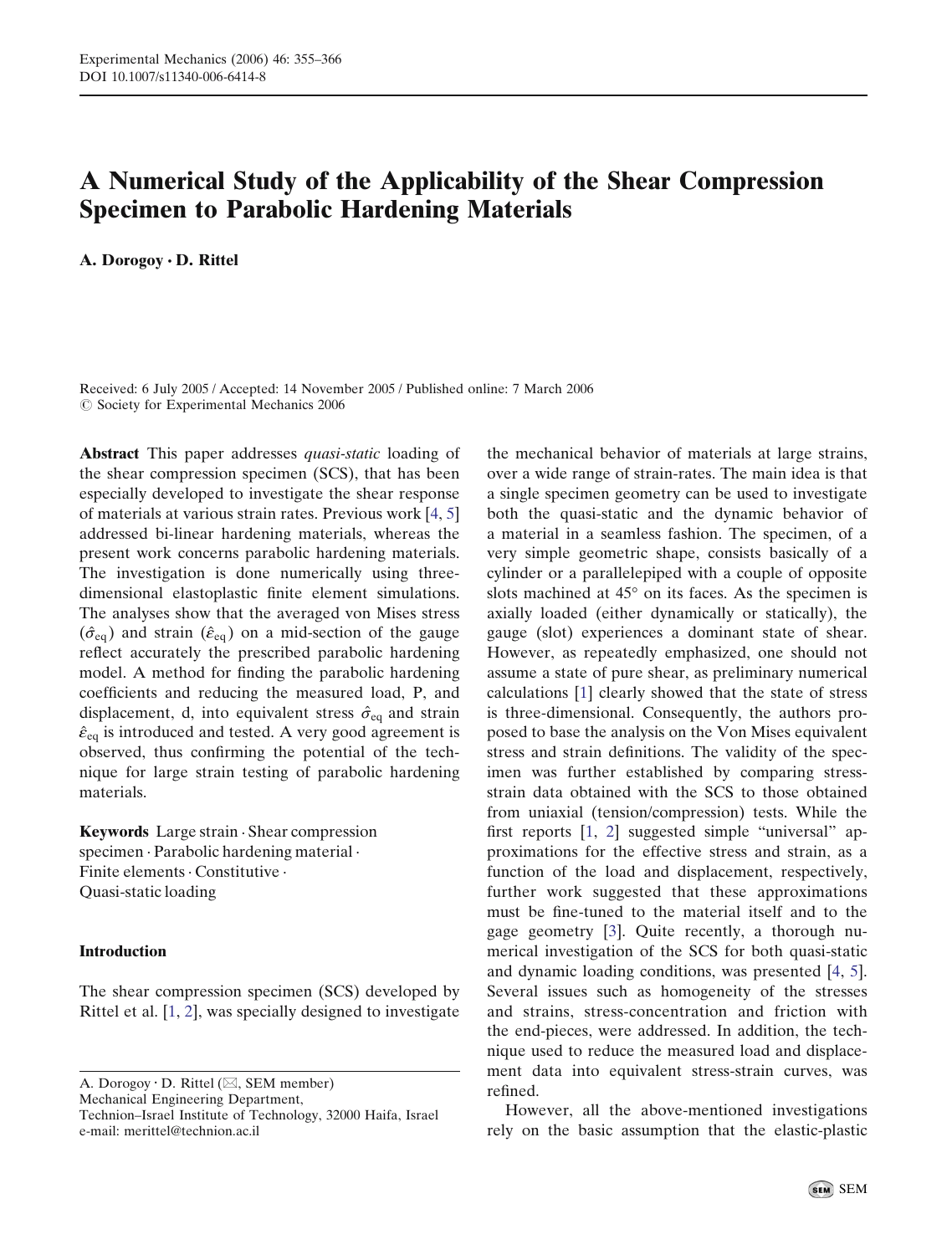<span id="page-1-0"></span>flow behavior of the material can be adequately described by a bi-linear law. While this approximation is satisfactory as a first step, one important question remains unanswered as to the applicability of the SCS to parabolic hardening materials, which are quite common among metallic materials. The purpose of the present paper is to report new results about quasi-static loading of parabolic hardening materials, and the main outcome is that the SCS is suitable for the characterization of such materials.

The paper is organized as follows: first, the specimen geometry, material model and numerical details are introduced. Next, numerical results are presented. These results include P-d curves,  $\hat{\sigma}_{eq} - \hat{\epsilon}_{eq}$  curves and  $\hat{\sigma}_{eqv} - P$ and  $\hat{\epsilon}_{eqv}$  – d curves. A hybrid numerical-experimental method for extracting the non linear material characteristics is then introduced. The following section describes numerical verification problems which demonstrate the applicability of the method. The

Fig. 1. The shear compression specimen

results of this study are discussed, followed by concluding remarks.

#### Specimen Geometry and Material Data

The shear compression specimen (SCS) is shown in Fig. 1. The specimen promotes dominant shear deformation in an inclined gauge-section, and it is aimed at large-strain constitutive testing of materials, under both quasi-static and dynamic loading conditions [1–5]. For all the presently investigated cases, the length, diameter, gauge thickness, gauge height and root corner radius were chosen to be:  $L = 20$  mm,  $D = 10$  mm,  $t = 2.5$  mm,  $w = 1.0$  mm and  $r_1 = 0.25$  mm respectively. This set of geometrical parameters is commonly used in experiments.

The specimen material is assumed to be elasticplastic with a parabolic hardening behavior. The elastic

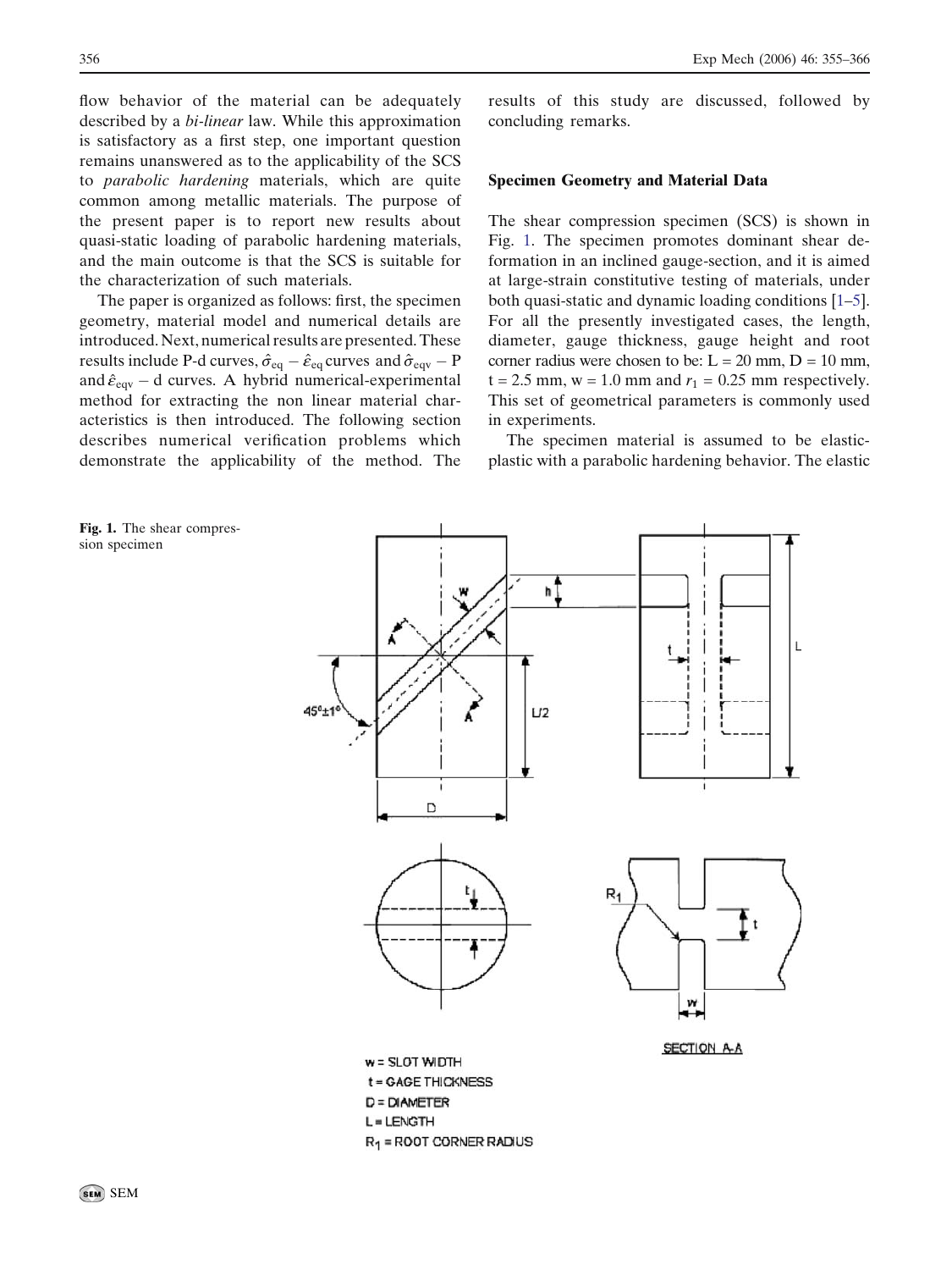<span id="page-2-0"></span>Table 1 Hardening parameters

| Set | $B$ [MPa] | n    |
|-----|-----------|------|
| #1  | 400       | 0.35 |
| #2  | 600       | 0.35 |
| #3  | 600       | 0.15 |

properties of the material were chosen to be: Young's modulus  $E = 210$  GPa, Poisson's ratio  $\nu = 0.3$  and yield stress  $\sigma_Y$  = 0.91 GPa. Isotropic hardening is assumed in which the yield stress  $\sigma^0$  is described by

$$
\sigma^0 = A + B(\overline{\varepsilon}^p)^n \tag{1}
$$

where  $\bar{\epsilon}^p$  is the equivalent plastic strain while A, B and n are material parameters. A is the yield stress  $\sigma_Y$ . Three different sets of hardening parameters were examined, as detailed in Table 1.

## Numerical Model

The numerical analysis was carried out using the commercial finite element code ANSYS [6]. A total of 15119 elements of type SOLID187 (3-D 10-node tetrahedral structural solid) were used to mesh the half specimen with 3803 elements in the gauge specifically. The meshed half specimen is seen in Fig. 2(a) and the half gauge mesh is detailed in Fig. 2(b). The boundary conditions, applied forces and numerical procedure are identical to those reported in previous work [4].

The parabolic hardening material model was approximated in ANSYS with the option MISO: multilinear isotropic hardening using von Mises plasticity. For practical implementation, the stress-strain curves were approximated by 16 linear segments. The pairs  $(\sigma_i, \varepsilon_i)$  of the material model were calculated by

$$
\sigma_{i} = \sigma_{Y} + B \left(\overline{\boldsymbol{\varepsilon}}_{i}^{p}\right)^{n} \tag{2}
$$

$$
\varepsilon_{\rm i} = \frac{\sigma_{\rm i}}{\rm E} + \overline{\varepsilon}_{\rm i}^p \tag{3}
$$

as shown in Fig. [\(3](#page-3-0)) for the models of Table 1. Each point in Fig. ([3\)](#page-3-0) represents an input data pair  $(\sigma_i, \varepsilon_i)$ . The first pair is of course ( $\sigma_Y$ ,  $\sigma_Y$ /E). It can be noticed in Fig. ([3\)](#page-3-0) that the linear segmentation yields a satisfactory representation of the parabolic curvature.

### **Results**

First, we examine the equivalent von Mises stress  $(\sigma_{\text{eqv}})$  and the equivalent total strain  $(\varepsilon_{\text{eqv}})$  on the



Fig. 2. (a) The meshed half specimen. (b) The meshed half gage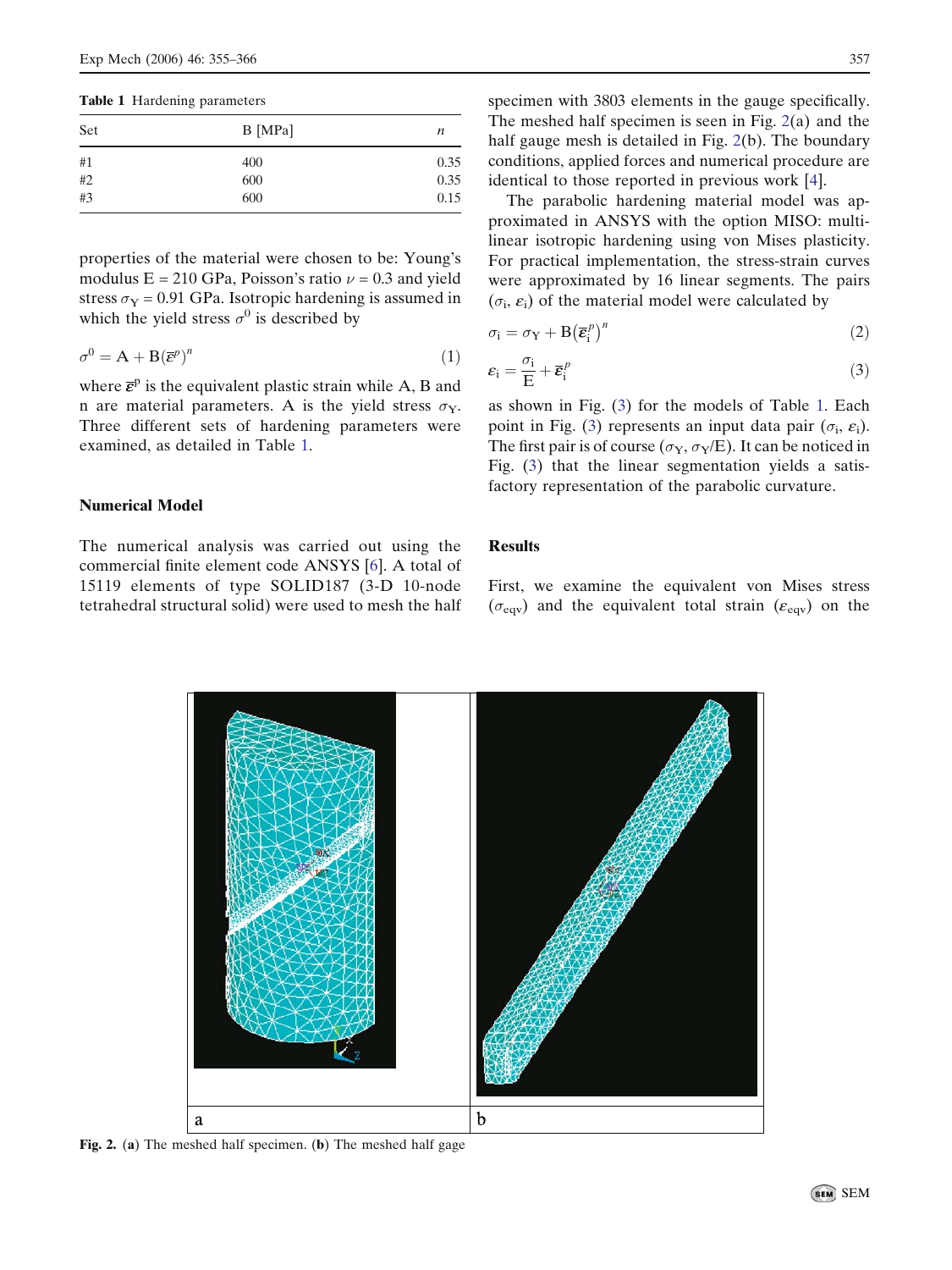<span id="page-3-0"></span>



inclined mid-section. Averaged values of  $\hat{\sigma}_{\text{eqv}}$  and  $\hat{\varepsilon}_{\text{eqv}}$ are calculated at each load step. The inclined midsection of the gauge is shown in Fig. (4), where the upper half of the specimen has been removed. As in previous work [4, 5], the averaged values are calculated by integrating the stresses on the mid-section and dividing them by the area of the plane, according to:

$$
\hat{\sigma}_{\text{eqv}} = \frac{1}{A} \int_{A} \sigma_{\text{eqv}} dA \tag{4}
$$

$$
\hat{\varepsilon}_{\text{eqv}} = \frac{1}{A} \int_{A} \varepsilon_{\text{eqv}} dA \tag{5}
$$

The resulting  $\hat{\sigma}_{\text{eqv}} - \hat{\varepsilon}_{\text{eqv}}$  for each load step are plotted in Fig. [5](#page-4-0) and compared to the prescribed ma-terial models (Table [1\)](#page-2-0) and equations  $(2)$  $(2)$ – $(3)$  $(3)$ . A very good agreement is observed. The values of  $\hat{\sigma}_{\text{eqv}}$  are only 2% smaller than the prescribed  $\sigma^0$  for the three investigated cases, and they all exhibit the prescribed curvature. This fact indicates that the prescribed constitutive relations are recovered by the average values of  $\hat{\sigma}_{\text{eqv}}$  and  $\hat{\varepsilon}_{\text{eqv}}$  for the three models. A similar conclusion was reached previously for the bi-linear material model [4].

The effect of parabolic hardening on the loaddisplacement curves, which are measured during an experiment, is considered next. The displacement d is the applied displacement of the upper face of the SCS, and the load P is the resultant applied force which is calculated by integrating the normal stresses over the upper face.



Fig. 4. The inclined mid-section of the gauge where the averaged  $\hat{\sigma}_{\text{eqv}}$  and  $\hat{\varepsilon}_{\text{eqv}}$  are calculated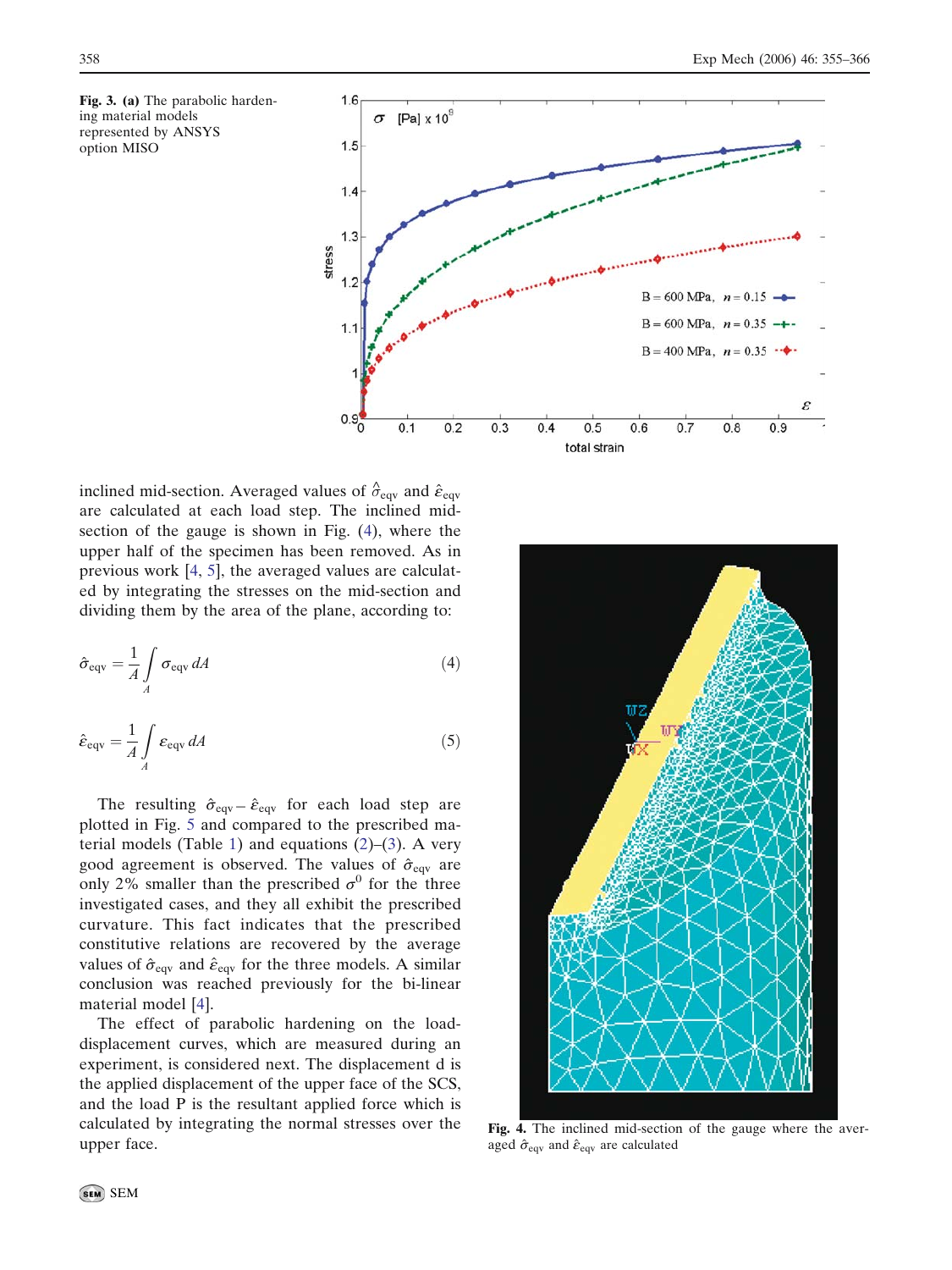<span id="page-4-0"></span>



Figure 6 shows a high level of similarity between the constitutive relation and the P-d curve. This similarity can be used to approximate the load displacement curve, for  $P > P<sub>Y</sub>$ , as follows:

$$
P = P_Y + C(d - d_Y)^k
$$
 (6)

Where  $(d_Y, P_Y)$  is the point on the load displacement curve at yield as indicated in Fig. 6. The coefficients  $C$  and  $k$  depend on the material hardening coefficients  $B$  and  $n$ .

Equation 
$$
(6)
$$
 can be re-written in the form

$$
\log_{10} (P - P_Y) = \log_{10} C + k \log_{10} (d - d_Y)
$$
 (7)

Similarly, equation [\(1](#page-2-0)) can be re-written in the form

$$
\log_{10} \left( \sigma^0 - \sigma_Y \right) = \log_{10} B + n \log_{10} \varepsilon^p \tag{8}
$$

Figure [7](#page-5-0) is a re-plot of the load-displacement curves of Fig. 6 according to equation (7). The resultant three straight lines indicate that the assumption of equation (6) is correct. Table [2](#page-5-0) summarizes the input values of Table [1](#page-2-0), in relation with the obtained values of the P-d curves according to equations  $(6)$ – $(7)$ .

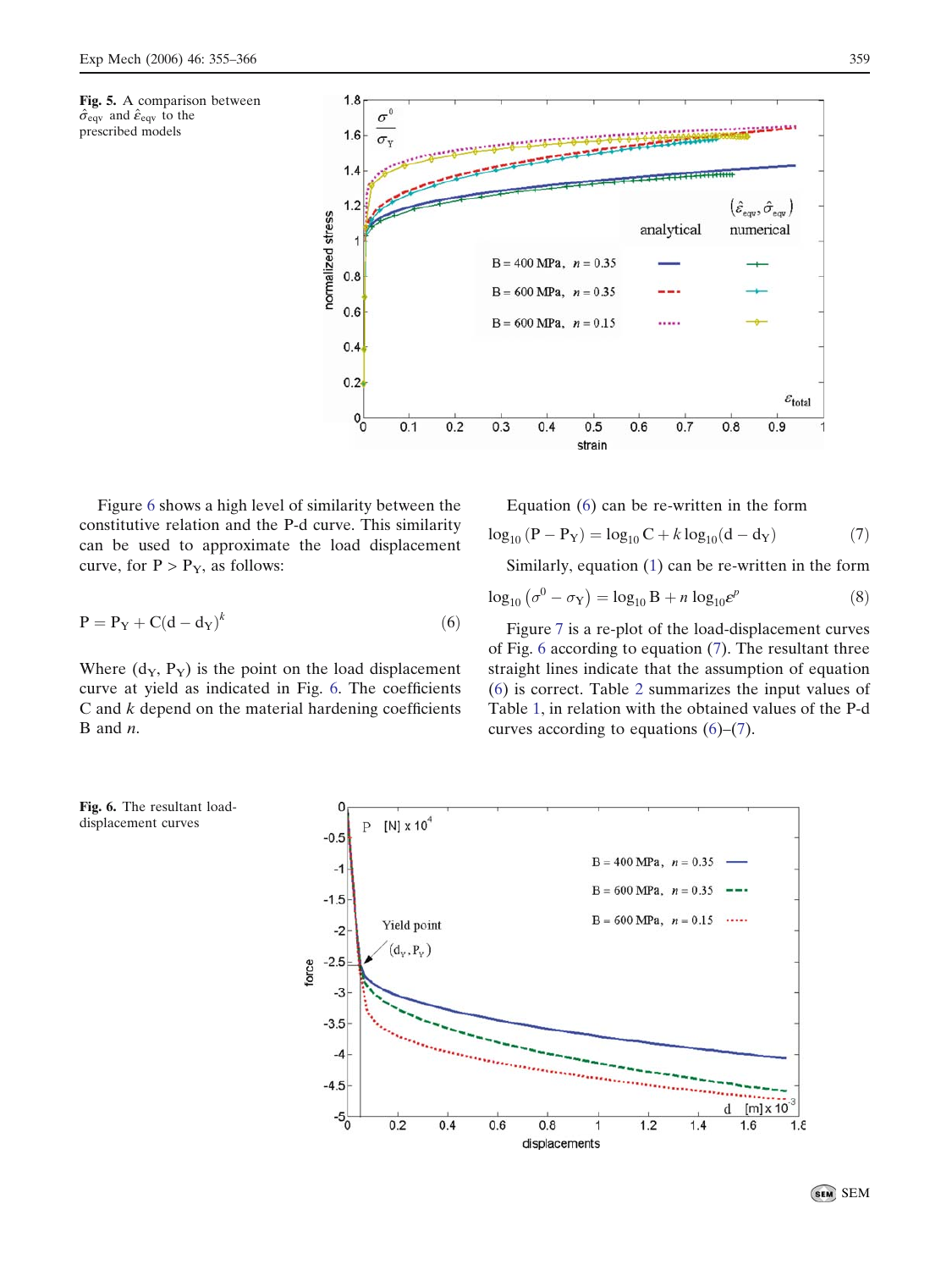<span id="page-5-0"></span>



Reduction of P-d Data to  $\hat{\sigma}_{eqv} - \hat{\epsilon}_{eqv}$ 

In this section, we present correlations between  $\hat{\sigma}_{eqv}$  and  $\hat{\epsilon}_{eqv}$  and the applied load P and displacement d respectively. The numerical analyses provide  $\hat{\varepsilon}^{(i)}_{\text{eqv}}$ ,  $\hat{\sigma}_{\text{eqv}}^{(i)}$ ,  $P^{(i)}$  and  $d^{(i)}$  where the right upper superscript (i) represent the load step number. The correlation is of the usual form  $\hat{\epsilon}_{\text{eqv}} = f\left(\frac{d}{h}\right)$  $\left(\frac{d}{h}\right)$  and  $\hat{\sigma}_{eqv} = g\left(\frac{d}{h}, \frac{P}{Dt}\right)$ . These relationships are valid for  $(d, P) > (d_Y, P_Y)$ , where relationships are valid for  $(a, r) > (a_Y, r_Y)$ , where  $h = \sqrt{2}w$ , and D are the specimen's geometrical pa-rameters (Fig. [1](#page-1-0)). The calculated  $\hat{\varepsilon}_{\text{eqv}} = f(\frac{d}{dh})$  $\left(\frac{d}{b}\right)$  curves are plotted in Fig. [8](#page-6-0) for the 3 sets of hardening parameters of Table [1](#page-2-0). The results show a non-linear relationship between the applied displacement and the resultant strain. The numerical results of  $\hat{\sigma}_{eqv} = g(\frac{p}{Dt})$ , normalized by  $\sigma_Y$ , are plotted in Fig. 9. It can be observed that, for  $P > P_Y$ , the relationship is nonlinear too.

#### Processing of Results

This section provides a method for the determination of B and n of the parabolic hardening equation. Firstly,

**Table 2** The load-displacement coefficients  $log_{10} C$  and k in relation to the parabolic hardening l material properties  $log_{10} B$ and n

| $\sigma$ - $\varepsilon$ |      | $P-d$        |        |  |
|--------------------------|------|--------------|--------|--|
| $log_{10} B$<br>n        |      | $log_{10} C$ | k      |  |
| 8.6021                   | 0.35 | 5.6818       | 0.5578 |  |
| 8.7782                   | 0.35 | 5.7225       | 0.5245 |  |
| 8.7782                   | 0.15 | 5.1542       | 0.3196 |  |

it is assumed that the material properties are linearly related to the P-d characteristics by:

$$
\log_{10} B = c_1 + c_2 k + c_3 (\log_{10} C) \tag{9}
$$

and

$$
n = d_1 + d_2 k + d_3(\log_{10} C)
$$
 (10)

The linear assumption means that  $n$  and B are continuous functions of  $k$  and  $C$  and may be estimated using the first derivatives of a Taylor expansion. For each specimen geometry, three different P-d graphs are plotted. The three graphs correspond to three different example hardening models (Table [1](#page-2-0)). The three different P-d curves are then plotted in Fig. 7 on a log-log scale according to equation [\(7](#page-4-0)) The two characteristics of each straight line  $(\log_{10} C^{(i)}, k^{(j)},$  $j = 1...3$ ) are obtained by performing a linear regression. The resulting values are listed in Table 2.

The coefficients  $c_i$ ,  $d_i$ ,  $i = 1...3$  are then calculated by solving the following two systems of three equations

$$
\begin{Bmatrix} c_1 \ c_2 \ c_3 \end{Bmatrix} = inv \begin{bmatrix} 1 & k^{(1)} & log_{10} C^{(1)} \ 1 & k^{(2)} & log_{10} C^{(2)} \ 1 & k^{(3)} & log_{10} C^{(3)} \end{bmatrix}
$$

$$
\cdot \begin{Bmatrix} log_{10} B^{(1)} \ log_{10} B^{(2)} \ log_{10} B^{(3)} \end{Bmatrix}
$$
(11)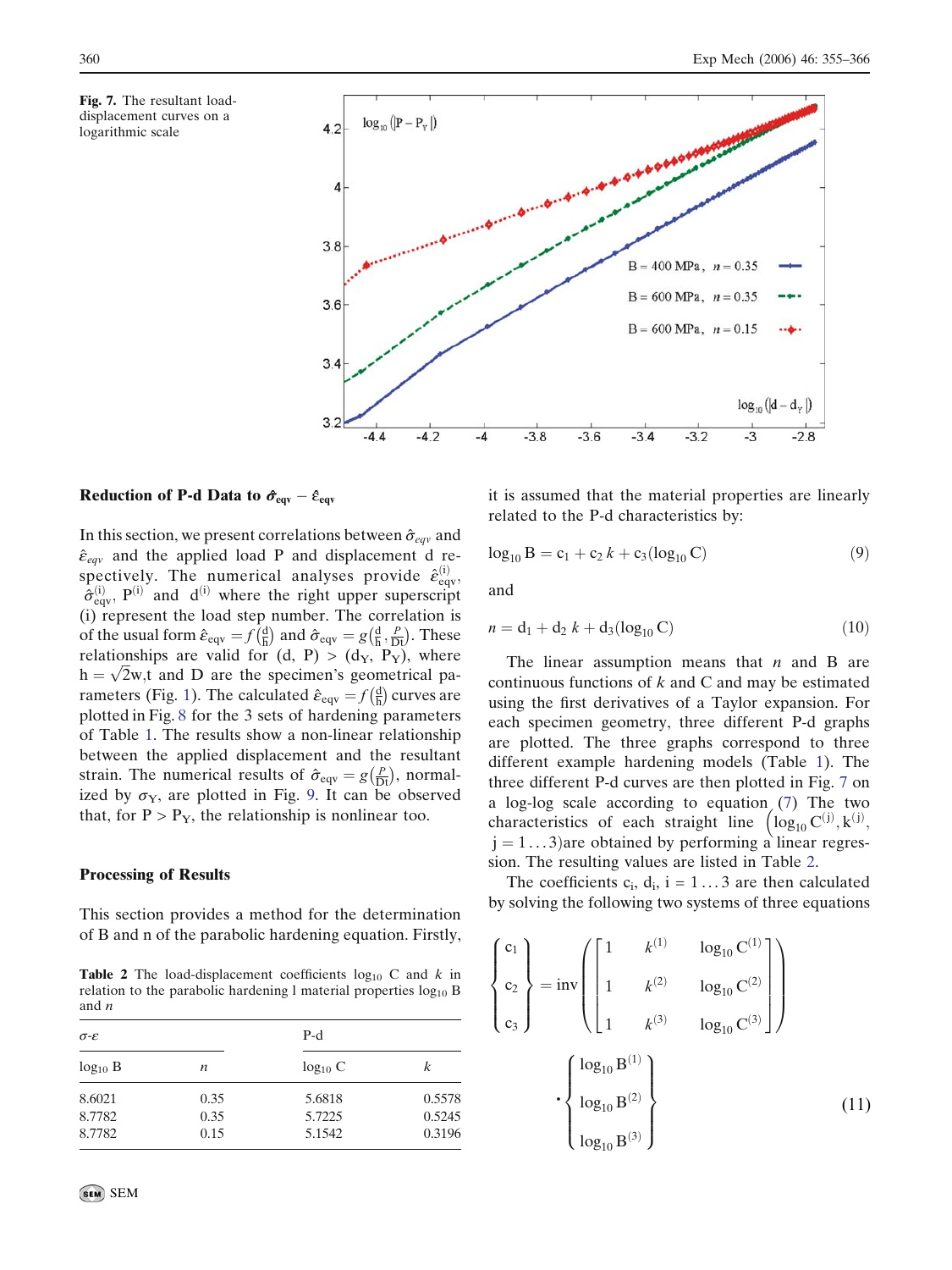<span id="page-6-0"></span>Fig. 8. The strain  $\hat{\varepsilon}_{\text{eqv}}$  as a function of the applied displacement





The procedure to determine the plastic parameter B and  $n$  for large strains is thus summarized as:

- 1. Perform an experiment with the SCS specimen and obtain the P-d data.
- 2. Plot the experimental P-d graph of step 1 on a loglog scale according to equation [\(7](#page-4-0)) and obtain its  $log_{10} C^*$  and  $k^*$  by linear regression.
- 3. Perform numerical analyses of the SCS specimen with three different combination of B and n of equation [\(1](#page-2-0)).



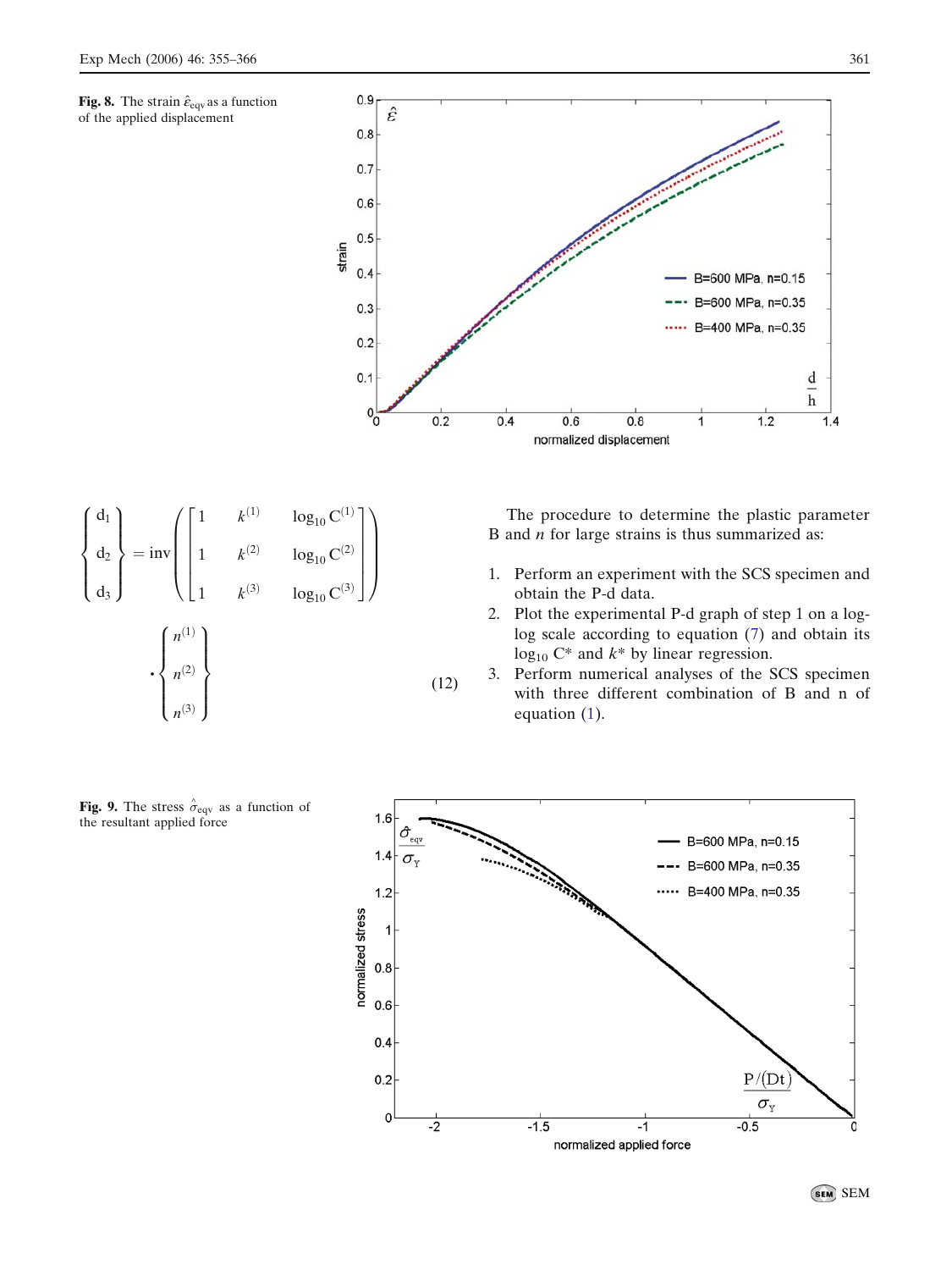| Strain range                                                                                                                                                | $B = 600$ MPa $n = 0.15$ | $B = 600$ MPa $n = 0.35$ | $B = 400$ MPa $n = 0.15$ |  |
|-------------------------------------------------------------------------------------------------------------------------------------------------------------|--------------------------|--------------------------|--------------------------|--|
| $\varepsilon_{\rm Y} < \hat{\varepsilon} < 0.9$                                                                                                             |                          |                          |                          |  |
| $K_1$                                                                                                                                                       | 0.90                     | 0.90                     | 0.90                     |  |
| $K_2$                                                                                                                                                       | 0.17                     | 0.17                     | 0.17                     |  |
|                                                                                                                                                             | 0.69                     | 0.66                     | 0.72                     |  |
| $\begin{array}{l} K_3 \\ \varepsilon_{\rm Y} \ < \ \hat{\varepsilon} < \ 0.4 \end{array}$                                                                   |                          |                          |                          |  |
| $K_1$                                                                                                                                                       | 0.90                     | 0.90                     | 0.90                     |  |
| $K_2$                                                                                                                                                       | 0.17                     | 0.17                     | 0.17                     |  |
|                                                                                                                                                             | 0.81                     | 0.75                     | 0.81                     |  |
| $\begin{array}{l} K_3 \\ \varepsilon_\mathrm{Y} \ < \ \hat{\varepsilon} < \ 0.4 \quad \, \hat{\mathrm{d}} = \mathrm{d} - \mathrm{d}_\mathrm{Y} \end{array}$ |                          |                          |                          |  |
| $K_1$                                                                                                                                                       | 0.92                     | 0.92                     | 0.92                     |  |
| $K_2$                                                                                                                                                       | 0.17                     | 0.17                     | 0.17                     |  |
| $K_3$                                                                                                                                                       | 0.90                     | 0.84                     | 0.90                     |  |

<span id="page-7-0"></span>**Table 3** The coefficients  $K_i$ ,  $i = 1...3$  $i = 1...3$  $i = 1...3$  for the 3 parabolic hardening models of Table 1 and two strain ranges

- 4. Plot the three different P-d numerical graphs of step 3 on a log-log scale according to equation ([7\)](#page-4-0) and obtain their  $\left( \log_{10} C^{(j)}, k^{(j)}, j = 1...3 \right)$  by a linear regression.
- 5. Calculate  $c_i$ ,  $d_i$ ,  $i = 1...3$  using equations [\(11\)](#page-5-0)–([12\)](#page-6-0).
- 6. Substitute the coefficients of step 5 and  $log_{10} C^*$ and  $k^*$  of step 2 into equations ([9\)](#page-5-0)–([10\)](#page-5-0) and obtain  $log_{10} B^*$  and  $n^*$ .

A proper choice of the couples  $(B_i, n_i, i = 1...3)$  of step 3 is needed. The proposed linearization will converge to the experimental parameters more rapidly when the choice of the couples  $(B_i, n_i, i = 1...3)$  is sufficiently close to the correct parameters. In order to verify the results, a fourth numerical analysis may be performed using the obtained properties. If the numerical resultant P\*-d\* agree with the experimental P-d data, one can conclude that a meaningful estimation of the properties has been obtained.

# A Comparison with the Previous Approach Based on 3 K Coefficients

A simple stress-strain curve approximations  $\hat{\varepsilon}_{eqv} =$  $f\left(\frac{d}{h}\right)$  $\left(\frac{d}{h}\right)$  and  $\hat{\sigma}_{eqv} = g\left(\frac{d}{h}, \frac{P}{Dt}\right)$  which uses only three coefficients  $K_i$ ,  $i = 1...3$  was originally introduced, in which [1–3]:

$$
\hat{\sigma}_{\text{eqv}} = K_1 \left( 1 - \mathbf{K}_2 \ \hat{\varepsilon}_{\text{eqv}} \right) \frac{\mathbf{P}}{\mathbf{D} \mathbf{t}}
$$
(13)

$$
\hat{\varepsilon}_{\text{eqv}} = K_3 \frac{\text{d}}{\text{h}} \tag{14}
$$

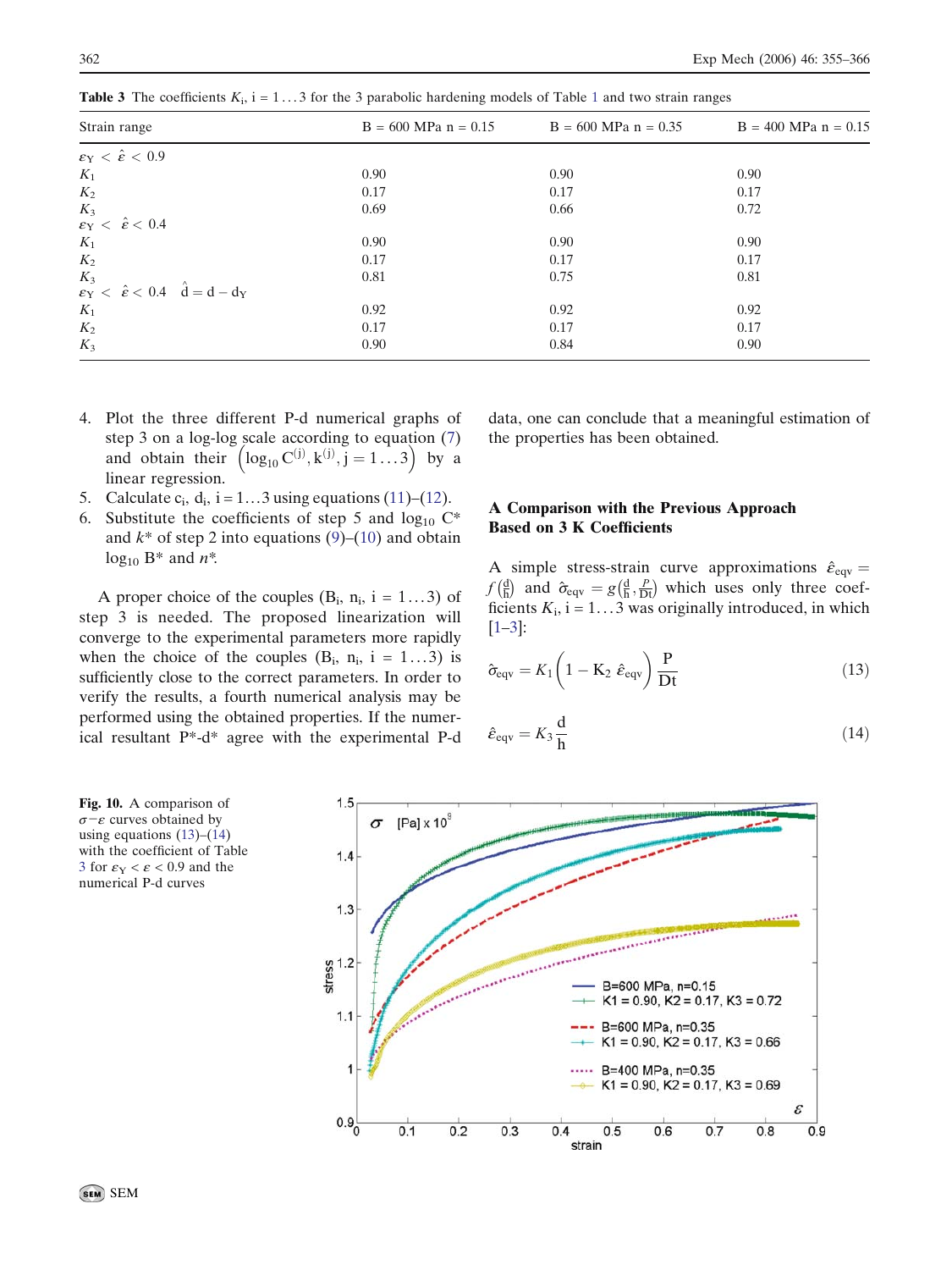<span id="page-8-0"></span>Fig. 11. A comparison of  $\sigma-\varepsilon$  curves obtained by using equations [\(13\)](#page-7-0)–([14](#page-7-0)) with the coefficient of Table [3](#page-7-0) for  $\epsilon_{\rm Y} < \epsilon < 0.4$  and the numerical P-d curves



Since only three coefficients are involved, equations [\(13](#page-7-0))–[\(14](#page-7-0)) are quite attractive for the experimentalist. These coefficients, once determined for a given material and gauge geometry, are used to process all the subsequent experimental data [7]. We will now examine the limits of validity of such approximations for the parabolic hardening case. Equation ([14](#page-7-0)) assumes that  $f(\frac{d}{h})$  $\left(\frac{d}{b}\right)$  is linear with interception at  $\hat{\epsilon}_{eqv} = 0$ . From Fig. [8,](#page-6-0) it is clear that for  $\hat{\epsilon}_{eqv} > \epsilon_Y$  the interception is not at  $\hat{\epsilon}_{eqv} = 0$  and the curve is only linear for strains up to  $\hat{\varepsilon}_{\text{eqv}} \approx 0.4$ .

The numerical stress-strain curves of Fig. [5](#page-4-0), the load-displacements curves of Fig. [6](#page-4-0) and equations  $(13)$  $(13)$ – $(14)$  $(14)$  are used to determine the three coefficients  $K_1$ ,  $K_2$  and  $K_3$  using least squares. These coefficients are calculated twice, for a strain range  $\varepsilon_{\rm Y} < \hat{\varepsilon}_{\rm eqv} < 0.9$ , and for a strain range  $\hat{\epsilon}_{eqv} < 0.4$ . The results are summarized in Table [3](#page-7-0).

It has been shown that the coefficients  $K_i$ , i = 1...3 depend on the geometry and the material of the SCS specimen [4]. These coefficients  $K_1 = 0.90$  and  $K_2 =$ 0.17 were determined to be the same for all three material models. The only difference is for  $K_3$  which varies in the range  $0.66 \le K_3 \le 0.72$  for  $\varepsilon_{\rm Y} < \varepsilon < 0.9$ , and  $0.75 \leq K_3 \leq 0.81$  for  $\varepsilon_{\rm Y} < \varepsilon < 0.4$ .

The  $\hat{\sigma}_{eqv} - \hat{\epsilon}_{eqv}$  curves obtained using equations ([13\)](#page-7-0)–[\(14](#page-7-0)) with the coefficient of Table [3](#page-7-0) for  $\varepsilon_Y < \varepsilon$ 

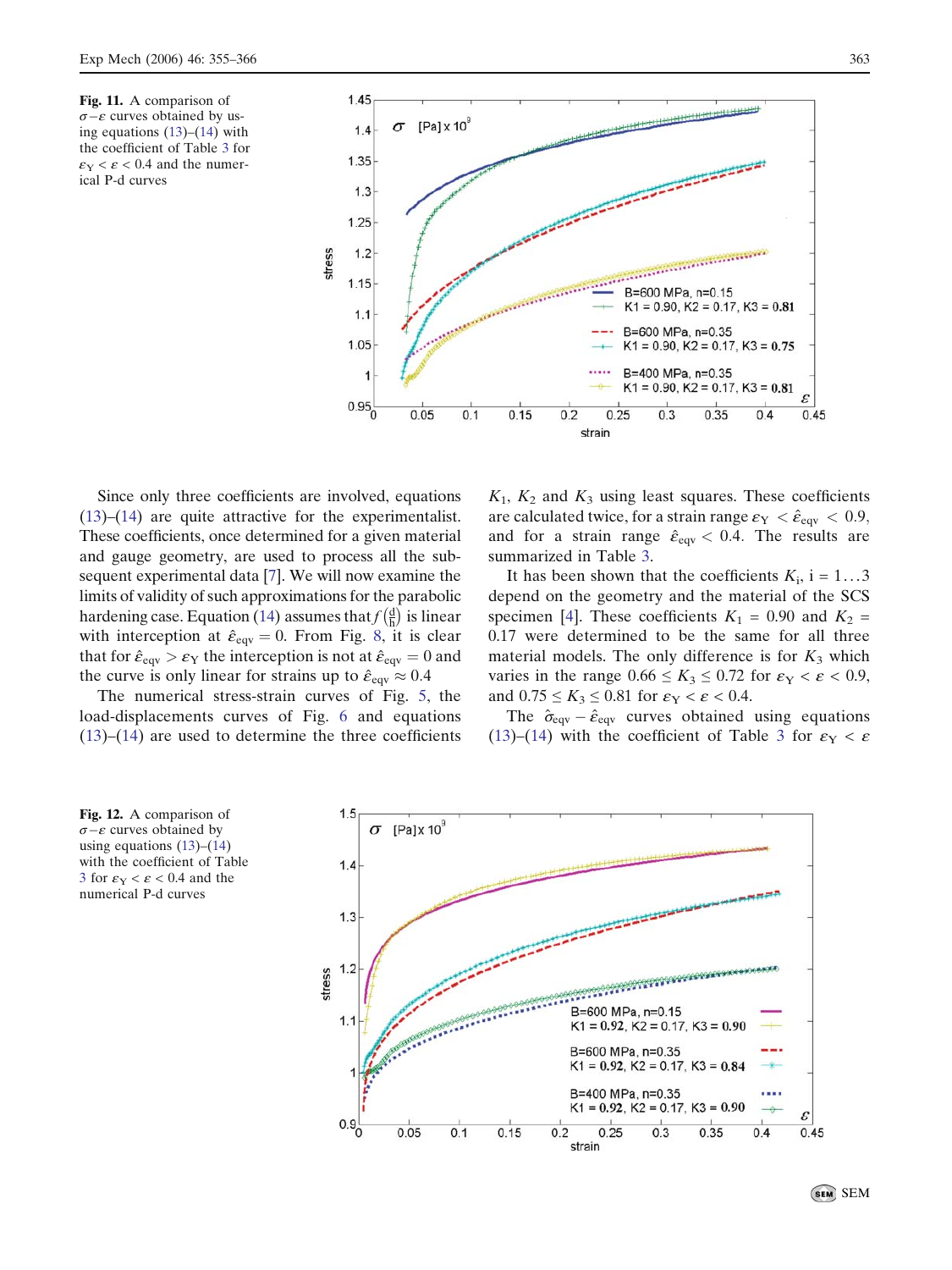| B [MPa] | $B^*$ [MPa] | Error $\lceil\% \rceil$ | n    | $n^*$  | Error $\lceil\% \rceil$ | $log_{10} C$ | κ      |
|---------|-------------|-------------------------|------|--------|-------------------------|--------------|--------|
| 500     | 490         | $-2.0$                  | 0.15 | 0.1564 | 4.2                     | 5.1521       | 0.3427 |
| 500     | 509         | 1.8                     | 0.25 | 0.2443 | $-2.3$                  | 5.4056       | 0.4297 |
| 500     | 507         | 1.4                     | 0.35 | 0.3344 | $-4.5$                  | 5.6613       | 0.5223 |

<span id="page-9-0"></span>Table 4 Hardening moduli of the verification problems

o < 0.9 and the numerical P-d curves are plotted in Fig. [10.](#page-7-0) Note that the coordinates of Figs. [10–](#page-7-0)[12](#page-8-0) represent  $\varepsilon$ and  $\hat{\epsilon}_{\text{eqv}}$  and  $\sigma$  and  $\hat{\sigma}_{\text{eqv}}$ . The prescribed  $\sigma-\epsilon$  curves are also plotted for comparison. The difference in stress values  $(|(\sigma - \hat{\sigma}_{\text{eav}})/\sigma|)$  for strains  $\varepsilon > 0.1$  is less than 3%. The difference in strain values at a specified stress level is greater.

Figure [11](#page-8-0) is analogous to Fig. [10](#page-7-0) for the range of strains of  $\varepsilon_Y < \varepsilon < 0.4$ . A very good agreement is observed for  $0.1 < \varepsilon < 0.4$ . Using equations [\(13](#page-7-0))–([14\)](#page-7-0) for small strains in the range  $\varepsilon_{Y} < \varepsilon < 0.1$  is less accurate. The reason for it can be observed on Fig. [8](#page-6-0). The linear line which can be used to correlate  $\hat{\varepsilon}$  and  $d/h$  in strain range of  $\varepsilon_Y < \varepsilon < 0.4$  does not intercept at  $\hat{\epsilon} = 0$ . Hence a small modification is applied to equation ([14\)](#page-7-0)

$$
\hat{\varepsilon}_{\text{eqv}} = K_3 \frac{\overline{\mathbf{d}}}{\mathbf{h}} \tag{15}
$$

Where

$$
\overline{\mathbf{d}} = \mathbf{d} - \mathbf{d}_{\mathbf{Y}} \tag{16}
$$



Fig. 13. A comparison between prescribed  $\sigma-\varepsilon$ curves and calculated ones To validate the accuracy of the proposed data processing method, three additional cases were solved numerically. The cases differ in their material properties from the cases used to calculate the coefficients  $c_i$ ,  $d_i$  i = 1...3 of equations [\(9](#page-5-0))–([10](#page-5-0)). The obtained numerical P-d data served as the "experimental measured results" input for the processing method.

And  $d<sub>y</sub>$  is the applied displacement at the beginning of

The translation (16) influences only  $K_3$  which lie in the range  $0.84 \le K_3 \le 0.90$  $0.84 \le K_3 \le 0.90$  $0.84 \le K_3 \le 0.90$  and detailed in Table 3. A marked improvement of the accuracy of the simple approximation (15) and (16) can be observed in Fig. [12](#page-8-0) for the range  $\varepsilon$  < 0.1 in comparison to Fig. [11](#page-8-0). If higher accuracy is still required, a higher polynomial fit can be used such as:  $\hat{\epsilon}_{\text{eqv}} = K_4 \left(\frac{d}{b}\right)^2 + K_3 \frac{d}{b} + \epsilon_Y$ . With such a polynomial when  $\overline{\mathbf{d}} = \mathbf{d} - \mathbf{d}_Y = 0$ ,  $\hat{\varepsilon}_{eqy} = \varepsilon_Y$  and the nonlinear behavior visible in Fig. [8](#page-6-0) is fully modeled. The minor disadvantage is the need for one additional

the gage yield shown on Fig. [6](#page-4-0).

coefficient  $K_4$ .

Verification Problems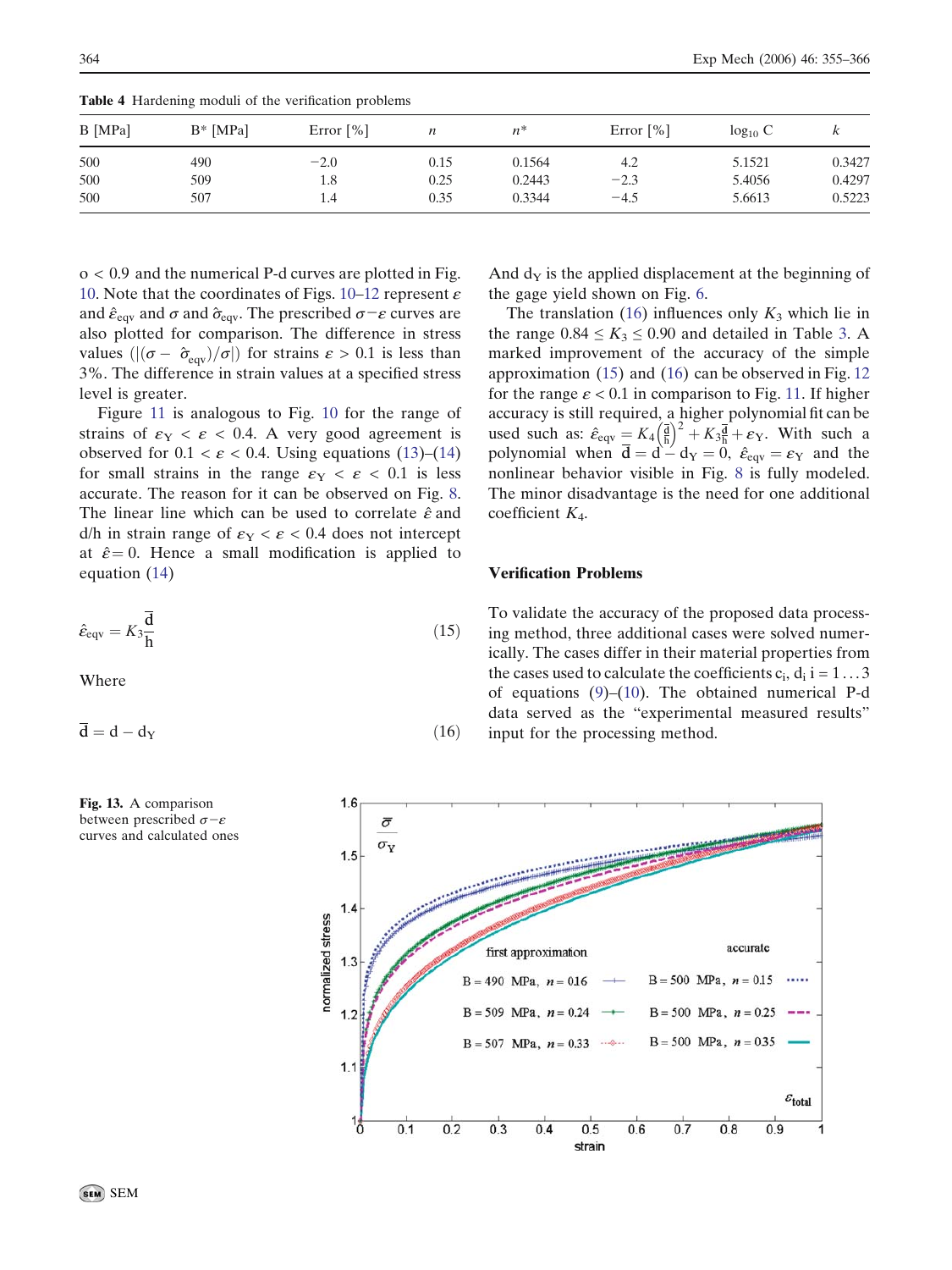First the coefficients  $c_i$ ,  $d_i$  i = 1...3 are calculated using the data of Table [2](#page-5-0) and equations  $(11)$  $(11)$ – $(12)$  $(12)$ :

 $c_i = [3.1299 - 3.6707 1.3235]^T$  (17)

$$
d_i = [-1.2045 \quad 0.2986 \quad 0.2443]^T
$$
 (18)

The "experimental" P-d curves which correspond to the properties in columns 1 and 4 of Table [4](#page-9-0) (from left) were plotted on a log-log scale according to equation [\(7](#page-4-0)), with their slope and intercept determined by a linear regression. The resulting values are summarized in the last two columns of Table [4.](#page-9-0) These values together with the coefficients of equations (17)–(18) were substituted into equations  $(9)$  $(9)$ – $(10)$  $(10)$  to obtain B<sup>\*</sup> and  $n^*$ . The values are summarized in columns 2 and 5 of Table [4](#page-9-0). The relative error [%] of this method which is calculated by  $(B^*-B)/B$  and  $(n^*-n)/n$  is detailed in columns 3 and 6 of Table [4](#page-9-0).

A very good agreement between the prescribed properties and the calculated ones is obtained. The relative error is less than 4.5% for B and less than 2% for n. With the aid of equations  $(1)$  $(1)$ – $(3)$  $(3)$  the prescribed and the calculated constitutive  $\sigma$ - $\varepsilon$  curves are plotted in Fig. [13](#page-9-0) for stress exceeding  $\sigma_Y$ . The excellent agreement can again be observed in this figure.

## **Discussion**

This paper is the continuation of previous work that dealt with the quasi-static analysis of the SCS assuming a bilinear material model. The bilinear model may be written as

$$
\sigma^0 = \sigma_Y + E_p(\epsilon_{total} - \epsilon_Y)
$$

Where  $E_p$  is the plastic modulus and

$$
\varepsilon_{\text{total}} - \varepsilon_{\text{Y}} = \varepsilon^{\text{e}} + \varepsilon^{\text{p}} - \varepsilon_{\text{Y}} = \varepsilon^{\text{p}} + \frac{\sigma^0 - \sigma_{\text{Y}}}{E} \tag{20}
$$

Since for large strains  $\varepsilon^p \gg \frac{\sigma^0 - \sigma_Y}{E}$  the bilinear model may be considered as a special case of the parabolic hardening material model [equation [\(1\)](#page-2-0)] where  $B = E_p$  and  $n = 1$ . Hence the behavior of the stress  $\hat{\sigma}_{eq}$  and strain  $\hat{\epsilon}_{eqv}$  on the mid-section of the gauge is found to be similar in both investigations they reflect the constitutive behavior of the material. Therefore, all the results pertaining to stress/strain homogeneity in bilinear case can be extended to the present parabolic case. In both cases, it was found that  $\hat{\varepsilon}_{\text{eqv}} = f \left( \frac{\text{d}}{\text{h}} \right)$  $\left(\frac{d}{b}\right)$  is indeed non-linear but our results show that it can be linearly approximated for moderately large strains. Whereas  $\hat{\sigma}_{\text{eqv}} = g(\frac{p}{Dt})$  could be linearized for the bilinear material, the present results show a nonlinear relationship for the parabolic hardening case, as shown in Fig. 9 for  $\hat{\sigma}_{eq} > \sigma_{Y}$ .

The method for obtaining B and n can be considered as an extension of the second method described in previous investigation [4]. For the bilinear model the plastic modulus was correlated to a characteristic of the P-d curve(slope) using a second order polynomial. Here the B and n of equation [\(1](#page-2-0)) are correlated to the slope and intercept of the log-log P-d curve using a first order polynomial. The proposed method was shown to yield reliable estimates of B and n. An overall verification of the proposed method was brought in the form of numerical verification problems. The present work has shown that the SCS can reliably be used to investigate the mechanical behavior of parabolic hardening materials, as a generalization of the previously investigated bilinear case. While the previous approach based on three K coefficients yields valid results for moderate strain levels, additional accuracy is gained by applying the alternative method proposed here by which B and n are directly determined from the experimental load-displacement curves.

## **Conclusions**

The applicability of the SCS to parabolic hardening materials has been investigated using numerical simulations. The influence of material parameters on the resulting stress  $\hat{\sigma}_{eq}$  and strain  $\hat{\epsilon}_{eqv}$  on the mid-section of the gage has been characterized. A new method for obtaining the parabolic hardening parameters was derived and verified. The main conclusions from this work are summarized below:

- Numerical analyses show that for an SCS specimen subjected to quasi-static large deformations, the averaged  $\hat{\epsilon}_{eqv} - \hat{\sigma}_{eqv}$  on the mid-section describe the constitutive parabolic hardening of the material.
- Numerical analyses reveal that the simple approximations  $(13)$ – $(15)$  $(15)$  $(15)$  are also valid for parabolic hardening materials.

The SCS specimen can reliably be used to determine the large strain constitutive behavior of parabolic hardening materials.

#### References

- 1. Rittel D, Ravichandran G, Lee S (2002) A shear compression specimen for large strain testing. Exp Mech 42(1):58–64.
- 2. Rittel D, Ravichandran G, Lee S (2002) Large strain constitutive behavior of OFHC copper over a wide range of